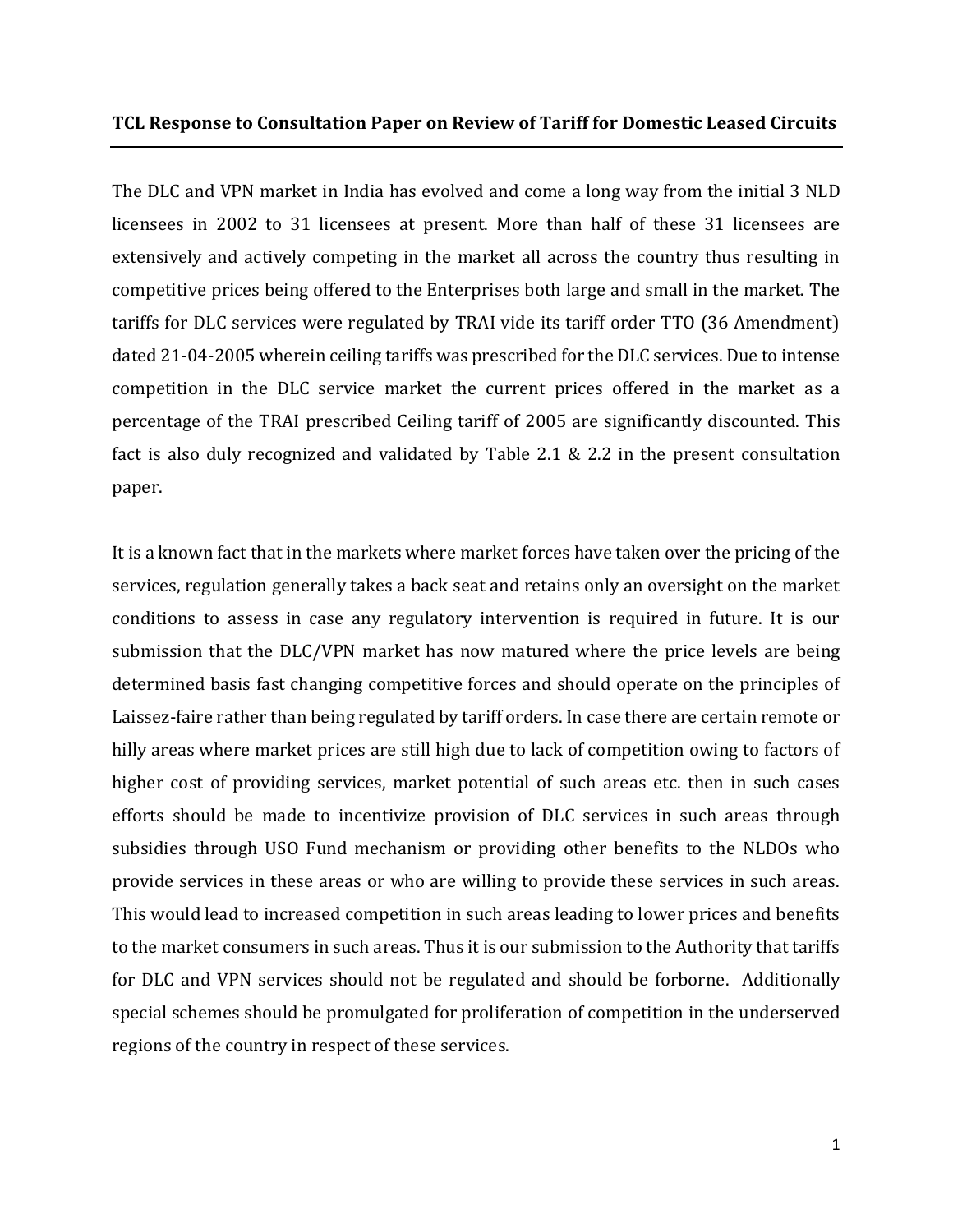With above submissions we now undertake to respond to various questions in the Consultation Paper.

### **Q1: Should TRAI continue to use the bottom-up fully allocated cost method for computation of cost-based ceiling tariffs for point-to-point DLCs (P2P-DLCs)?**

#### **Response:**

It is our submission that as stated above that since competitive forces have taken over tariffs for DLC service should not be regulated. However if cost based tariff for point to point DLCs is required to be computed then it should be based on a bottoms up fully allocated cost model – service offering to the end customer which should include all the components and not necessarily restricting to infrastructure space and power, Fiber, Right of Way charges, Electronics such as terminal equipment, repeater stations, cross-connects, field & NOC maintenance, OSS&BSS systems, capacity utilization percentage, replacement costs due to technology obsolesce, costs for providing guaranteed service levels, reporting, including cost of local leads at both ends to access the customer end locations.

### **Q2: In case your response to the Q1 is in the affirmative, what values of the following items should be used for estimation of ceiling tariffs for P2P-DLCs:**

#### **Response:**

(i) Return on Capital Employed (ROCE) – 25%

(ii) Useful lives of transmission equipment and Optical Fiber Cable (OFC) separately – 8 Years, and 15 Years respectively

(iii) Average no. of fiber pairs lit in OFC in trunk segment and local lead segment separately – 1-2 pairs NLD trunk 5-6 pairs in MAN

(iv) Utilization factor of OFC system in trunk segment and local lead segment separately? – 60-70% in trunk and MAN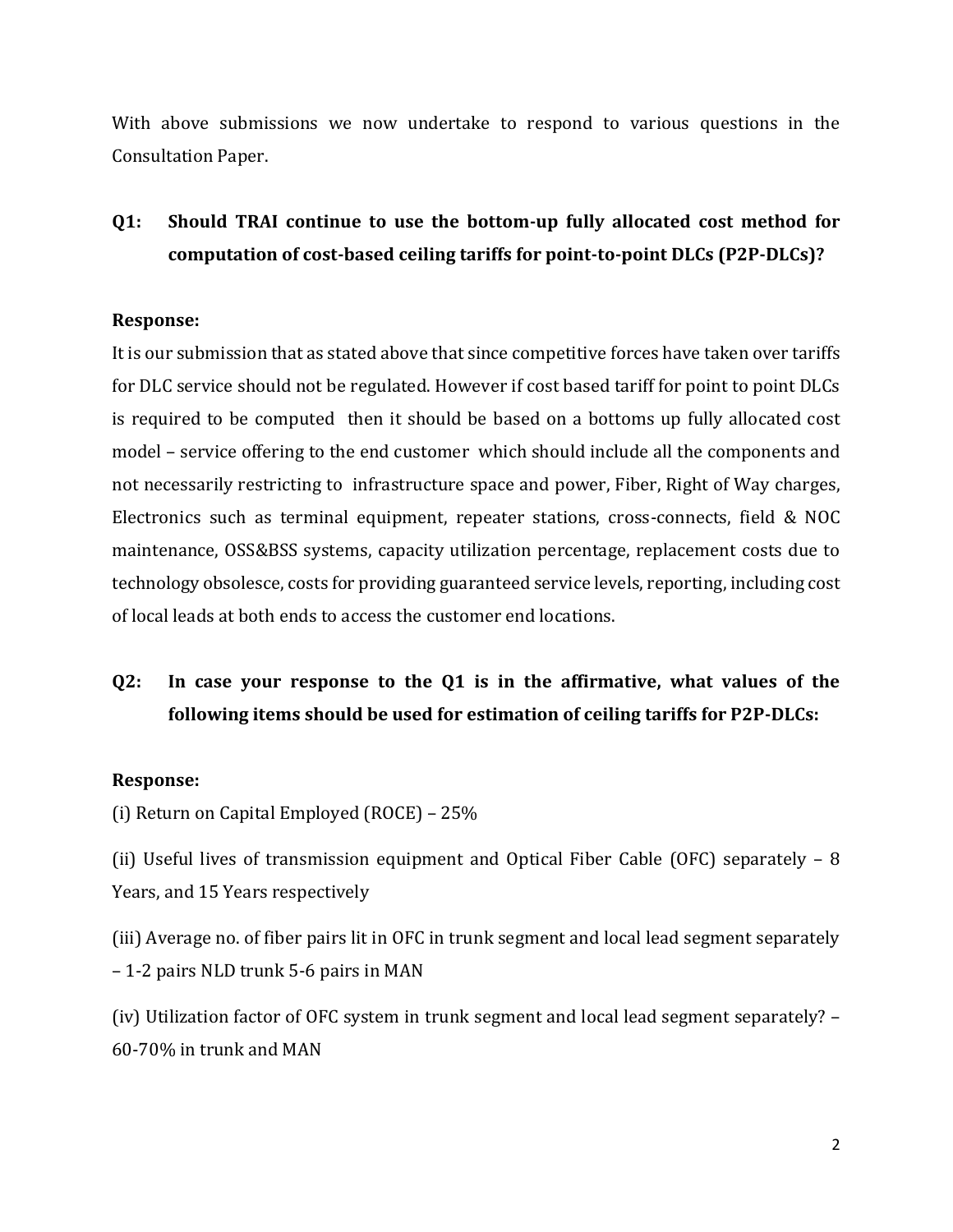**Q3: In case your response to the Q1 is in the negative, what should be the alternative approach for determining tariffs for P2P-DLCs of various bandwidth capacities? Please support your view with a detailed methodology along with supporting data and assumptions, if any.** 

### **Response:**

Not applicable in view of response to Q1.

## **Q4: In your opinion, what are the bandwidth capacities of P2P-DLCs for which ceiling tariffs need to be prescribed?**

### **Response:**

It is our submission that as stated above while Tata Communications is of the view that since competitive forces have taken over tariffs for DLC service should not be regulated. However if the ceiling tariffs still need to be prescribed then it may be considered for the following capacities:

E1, E3, DS3, STM-1, STM-4, STM-16 and STM-64/10G.

### **Q5: In your opinion, is there a need for prescribing separate ceiling tariffs for local lead and trunk segment?**

### **Response**:

Today as observed in Table 2.1 & 2.2 of the consultation paper, the price discounts w.r.t. the base tariffs generally increase with the distance and bandwidth. This is further driven by the fact that the Right of Way (ROW) costs in metros and Tier-1 cities are multifold higher than that in other regions and on the national trunk routes and long hauls. Hence the higher unit cost base coupled with a lower tariff ceiling for local leads which are generally assumed to be within 50km distance leads to lower discounts being offered.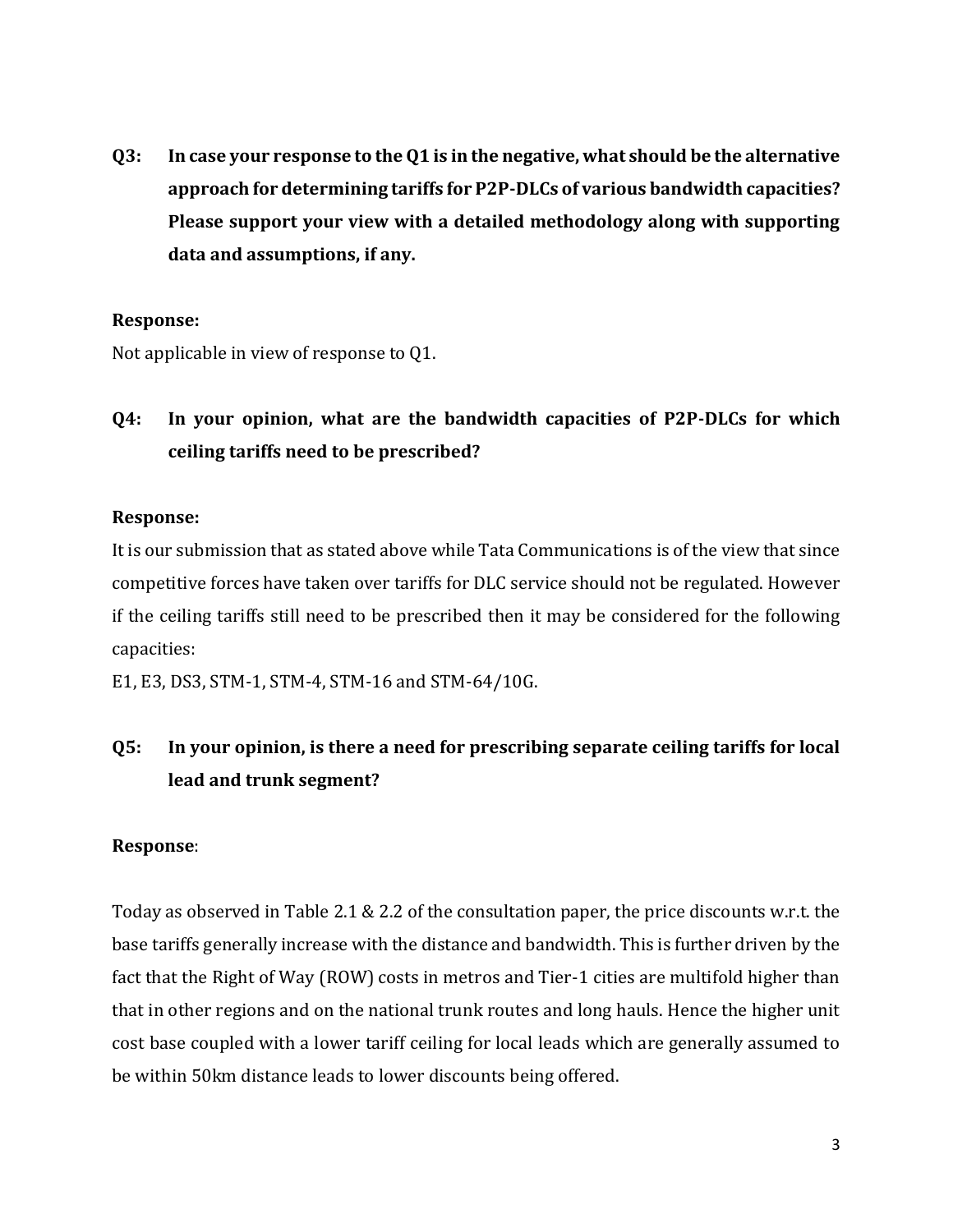Thus if DLC tariffs still are required to be regulated then there is a need to prescribe a separate tariff for local leads as the infrastructure costs for local leads is significantly different compared to the NLD trunk segment.

That said, today pricing is being carried out as an integrated end to end link, instead of pricing separately for the trunk component portion and separately for the local lead component portion.

### **Q6: In your opinion, is there a need for prescribing separate ceiling tariffs for remote and hilly areas?**

### **Response**:

Connectivity to remote and hilly areas continues to be a challenge due to multiple reasons. First of all, the cost to build out these routes are very high. It being coupled with lower demand, economies of scale are not achieved. In addition, it is challenging to maintain the service level performance of the links due to frequent outages and the associated efforts / costs to improve and maintain the resiliency and performance of the network.

Instead of prescribing separate ceiling tariffs for remote and hilly areas TRAI may consider, utilizing the USO fund to aid TSPs by contributing to the funding of network expansion in these remote and hilly areas or provide other benefits like reduction in LF for revenues accruing out of DLC services in the remote and hilly areas and other similar measures.

# **Q7: In your opinion, what are the distances of (i) trunk segment and (ii) local lead segment (separately) of P2P-DLCs for which ceiling tariffs need to be prescribed?**

### **Response:**

It is our submission that as stated above while Tata Communications is of the view that since competitive forces have taken over tariffs for DLC service including for local lead and trunk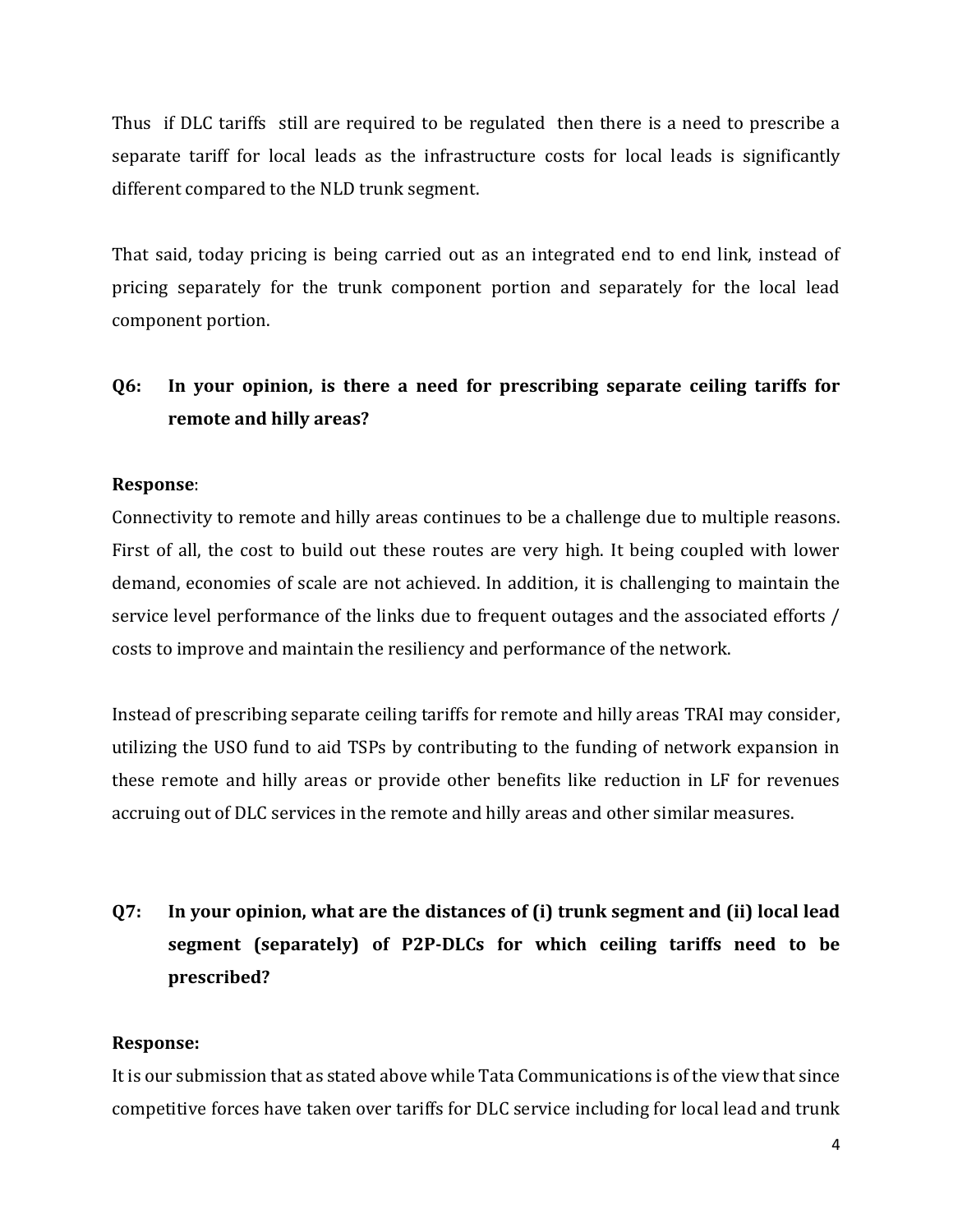segment, these should not be regulated severally or together as market forces have taken over. However if ceiling tariffs for local lead and trunk segment are still needed to be prescribed then it should be done only for the market segments where there is lack of competition and market forces have not taken over .

In such cases only subject to above the following may be considered in terms of distances:

- (i) Trunk segment: Trunk segments should be considered beyond 50kms but not limited to 500kms as the cost to serve a Mumbai – Kolkata link (Chargeable Distance i.e.  $CD \sim 2000 \text{km}$ ) is much higher than a Bangalore - Hyderabad link (CD  $\sim$  610 kms) while the tariff ceiling slab for both the links are the same.
- (ii) Local lead segment (separately): Up to 50kms

## **Q8: In your opinion, is the distance interval of 5 km still relevant for prescribing distance-based ceiling tariffs for P2P-DLCs?**

### **Response:**

The distance interval of 5km is relevant for distances of up to 50kms. The same can be increased for distances beyond 50kms up to 500kms. The current slab gives benefit and flexibility to the customer to not pay for more than what they use and can be kept the same.

Beyond 500kms we would recommend to propose a distance interval of 100kms.

## **Q9: In case your response to the Q8 is in the negative, what distance interval should be used for prescribing distance-based ceiling tariffs for P2P-DLCs?**

### **Response:**

As stated in Q8, we believe that for the trunk routes beyond 500Km, a distance interval of 100Kms should be used.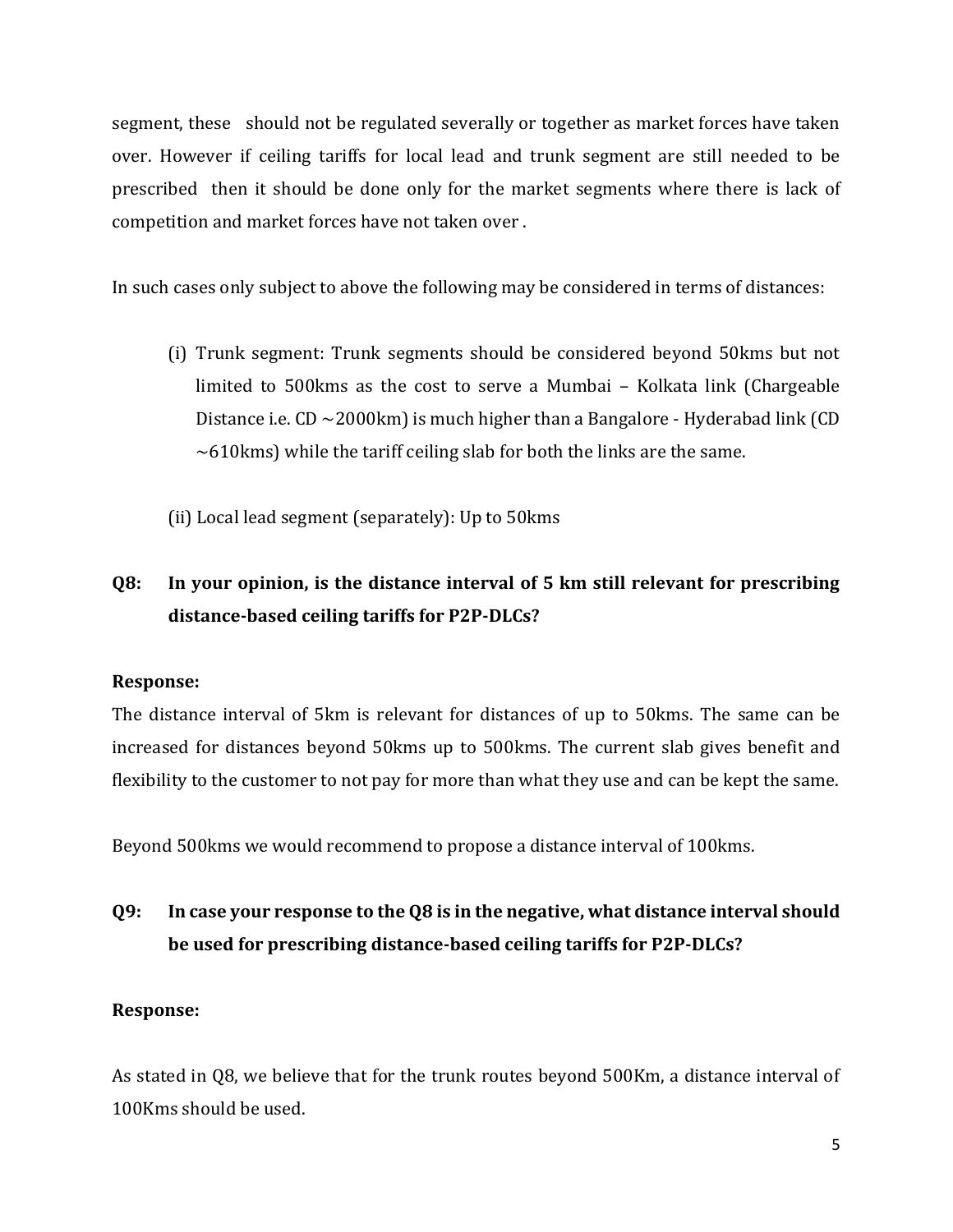### **Q10: What equipped capacities of trunk segment and local lead of P2P-DLC should be used for computation of ceiling tariffs of various bandwidth capacities?**

#### **Response:**

The trunk segment in terms of 10G with multiple channel capability and for local lead in terms of STM-1 and its multiples can be used for computation.

### **Q11: Should VPNs such as MPLS-VPNs also be brought under tariff regulations for DLC?**

#### **Response:**

In view of intense competition and multiplicity of players in the domestic VPN market it our submission that VPN service tariff and pricing should not be brought under tariff regulation. Moreover any regulation of VPN tariffs will come in the way of innovative offerings as VPN services brings with it complexities and uniqueness and distinct cost benefits to the Enterprises. Some of them are listed below:

- The service encompasses of Port, Last Mile (DLC), CPE, and its management. This means that the pricing a combination of various options and at the same time port based
- Input costs for delivering such services including set up of Infrastructure e.g. PoP (Point of Presence) is not standard and varies location to location.
- The VPN network is a shared network unlike DLC which is dedicated for single customer irrespective of his usage. Regulating the tariff through a ceiling will not justify the sharing of the network

Therefore considering the commercial complexity and service technology it is recommended to NOT bring MPLS-VPNs under tariff regulation.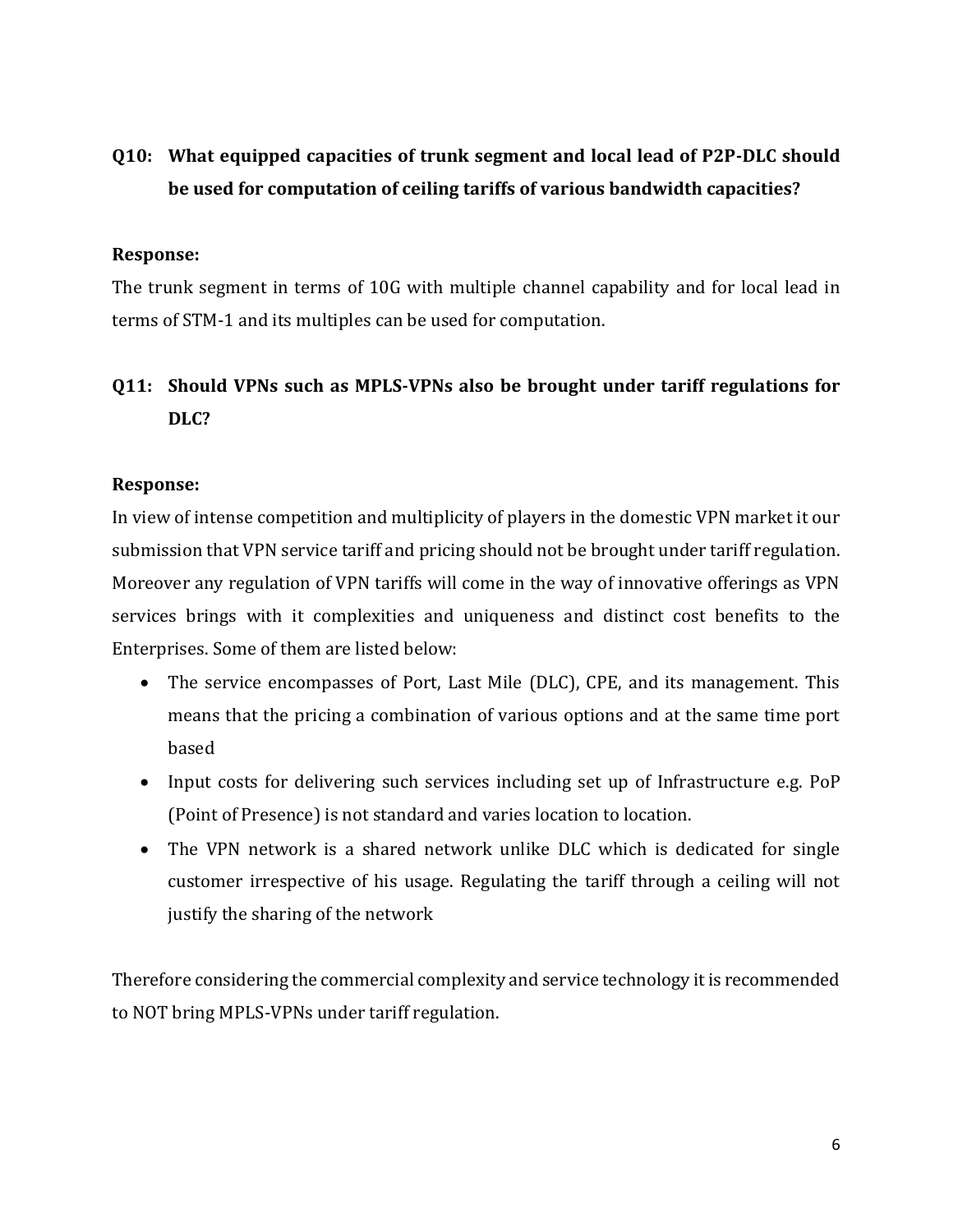**Q12: In case your response to Q11 is in the affirmative, what method should be used for computation of cost based ceiling tariffs for VPNs?** 

#### **Response:**

NA

**Q13: In your opinion, is there still a need for prescribing separate ceiling tariffs for DLCs which are provided on Managed Leased Line Network (MLLN) Technology?**

#### **Response:**

No due to lack of demand of sub-E1 services in p-p DLC.

## **Q14: Is there any other relevant issue related to tariff for DLCs which the Authority should keep in mind while carrying out the present review exercise**

### **Response:**

Following are the key points that need to be kept in mind while carrying out the present review exercise:

- The network topology of a Mobile Network Operator v/s a B2B service provider would vary thus resulting in a different cost base in terms of both fixed and variable costs.
- Right of Way (ROW) charges are a major factor in terms of the cost to serve to the end customer especially in metro cities. The present multi-fold variation in ROW charges by city and region would result in an inaccurate representation of costs.
- Further due to the multiple fiber cuts taking place due to civil infrastructure activities, the service providers need to deploy a more complex mesh network with multi-path protection mechanisms to ensure the service level agreements are adhered to. This aspect in the cost build up consideration today seems to be absent.